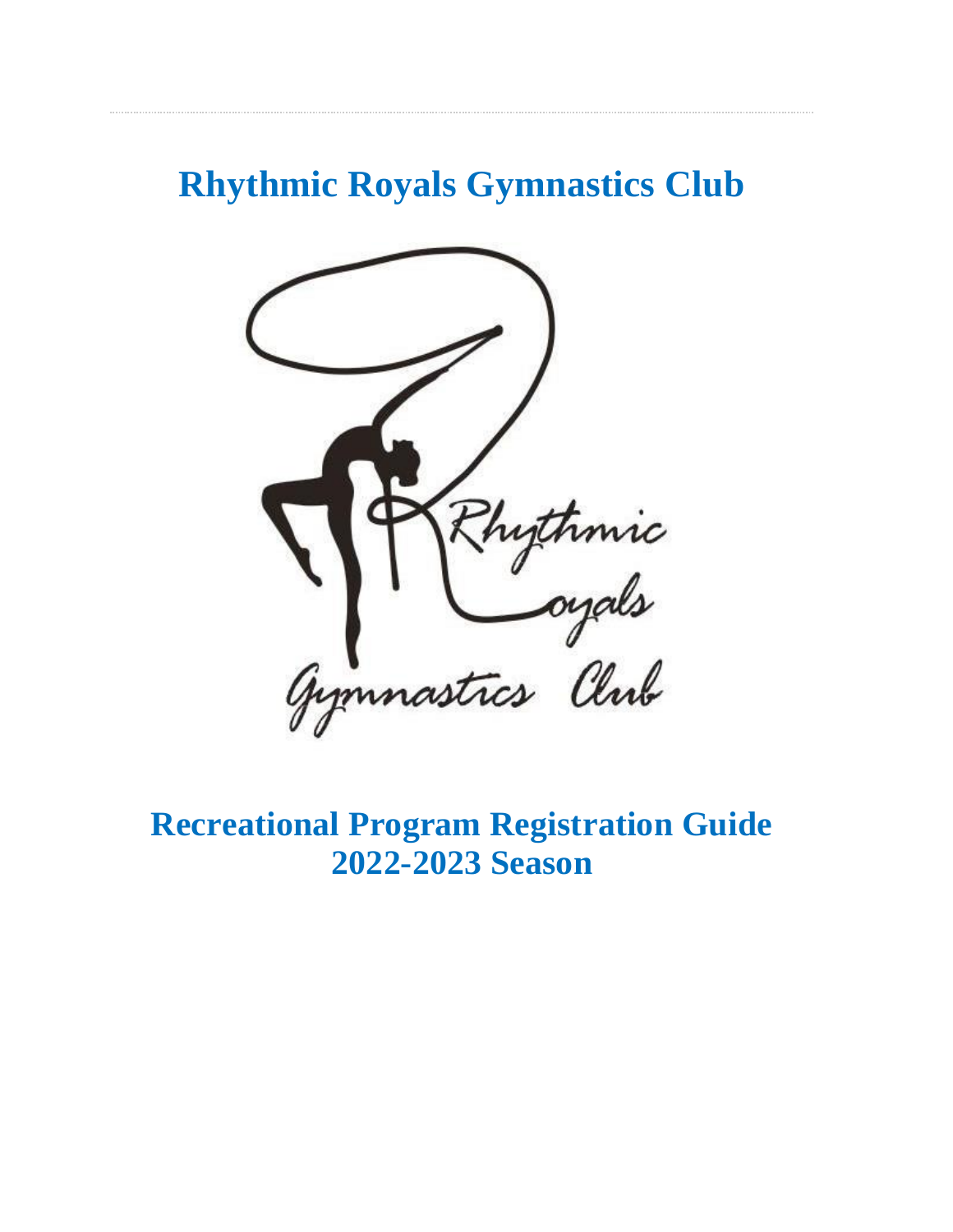### **Welcome to the Rhythmic Royals Gymnastics Club!**

**Within this registration guide you will find information about the rhythmic gymnastics programs offered by the Rhythmic Royals Gymnastics Club. Rhythmic Royals offers outstanding recreational and competitive programs for girls of all ages and abilities.**



(Photo by Marny Barnes - Vivid Intuition Photography)

**The Rhythmic Royals Gymnastics Club is Winnipeg's Premiere club for rhythmic gymnastics, and we are proud to offer the best coaching in the province of Manitoba.**

**All our coaches are certified under the National Coaching Certification Program and are certified in First Aid and CPR. All our coaches have also completed the Criminal Record Check, as well as the Child Abuse Registry Check.**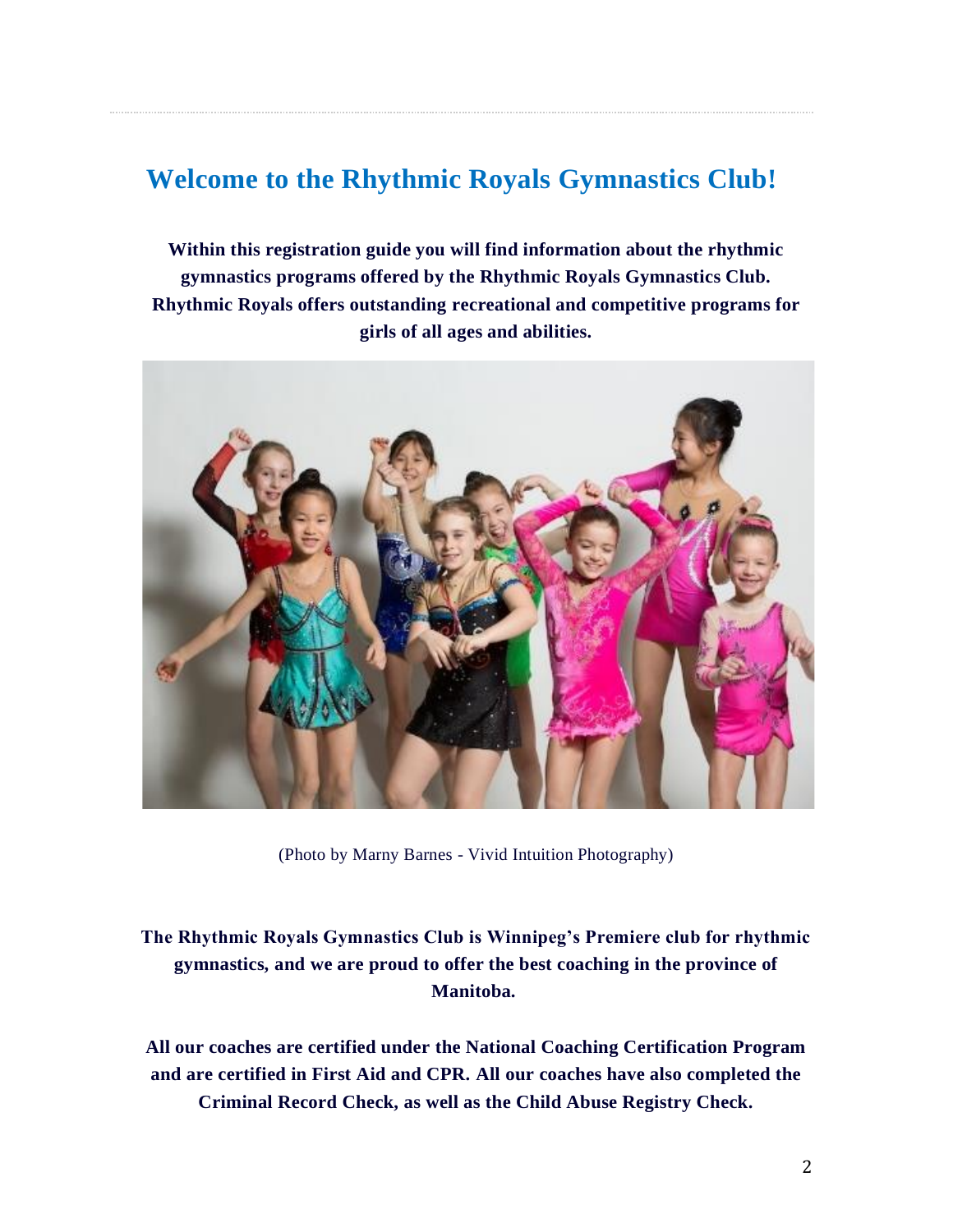### **Recreational Rhythmic Gymnastics Programs**

**The Rhythmic Royals offers first-class recreational programs.**

**The programs are designed for girls ages 4 and up. These programs focus on developing, flexibility, strength, grace, endurance, rhythm, coordination, musical awareness and creativity, while learning the basics of the sport in a fun, positive and non-competitive environment.**

**We teach fundamental dance moves and introduce rhythmic gymnastics skills with the rope, hoop, ball, ribbon and scarves. Musical movement, fun and creative routines are incorporated to give beginners an introduction to the beautiful sport of rhythmic gymnastics.**

**This is in line with the Long-Term Athlete Development program (LTAD), which all Gymnastics Canada and RGM affiliated clubs must follow. All programs, recreational and competitive follow the recommendations outlined by FIG, RGC, RGM, and the Rhythmic Royals.**



(Photo by Yu Su)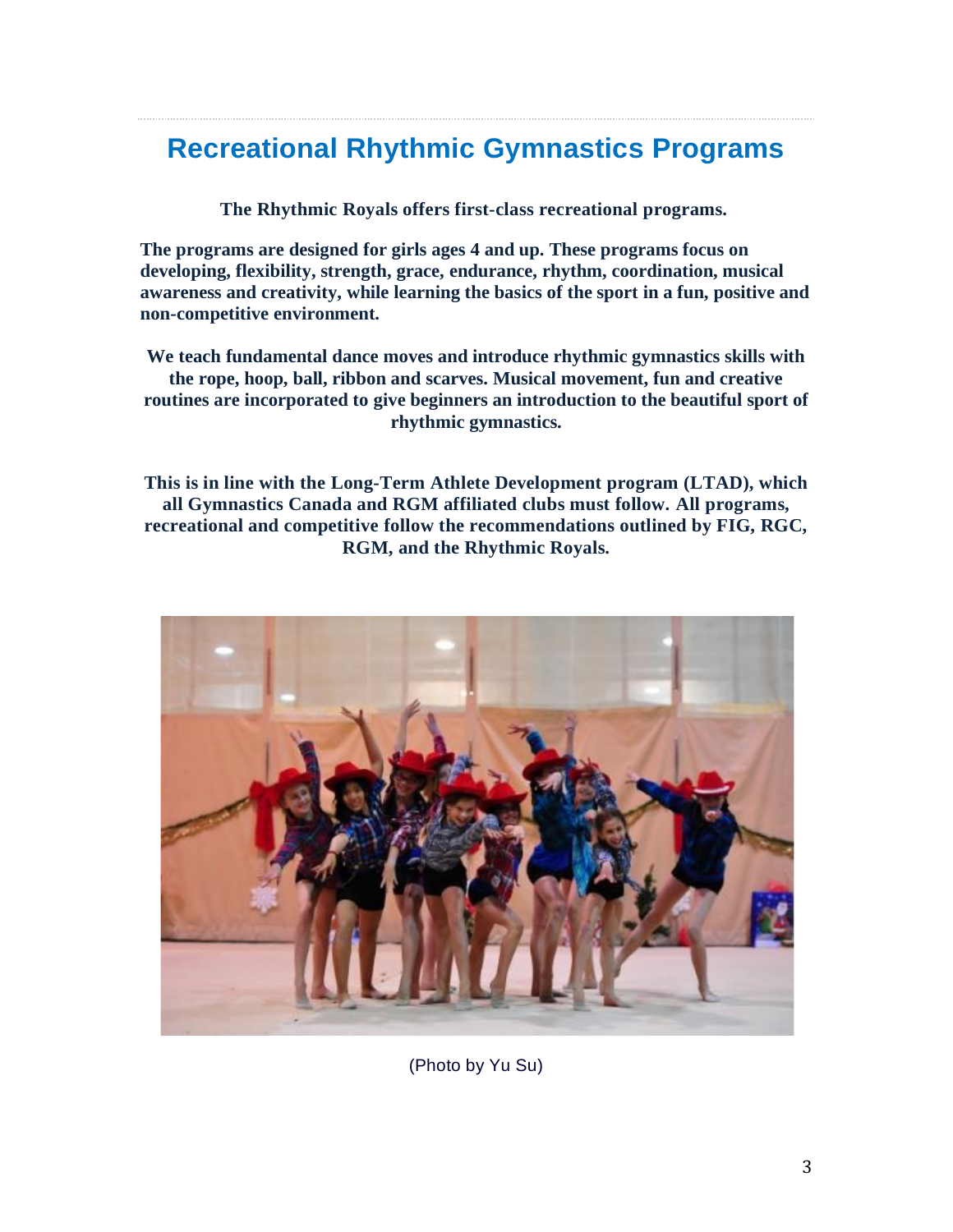**Throughout the year, recreational gymnasts will participate in several fun performances and displays.**

**All recreational gymnasts are encouraged to participate in the following events for 2022-23 sport calendar:**

- *Rhythmic Royals Winter Display - December*
- *• Rhythmic Royals Winter Challenge Invitational – January*
- *•HPTCI Manitoba Cup Invitational – February/March*
- *Provincial Championships – April/May*
- *Gymnastrada – June*

**\*\*the exact competitions dates will be set in fall 2022 and posted on our website.**



**(Photos by Zdravka Tchonkova)**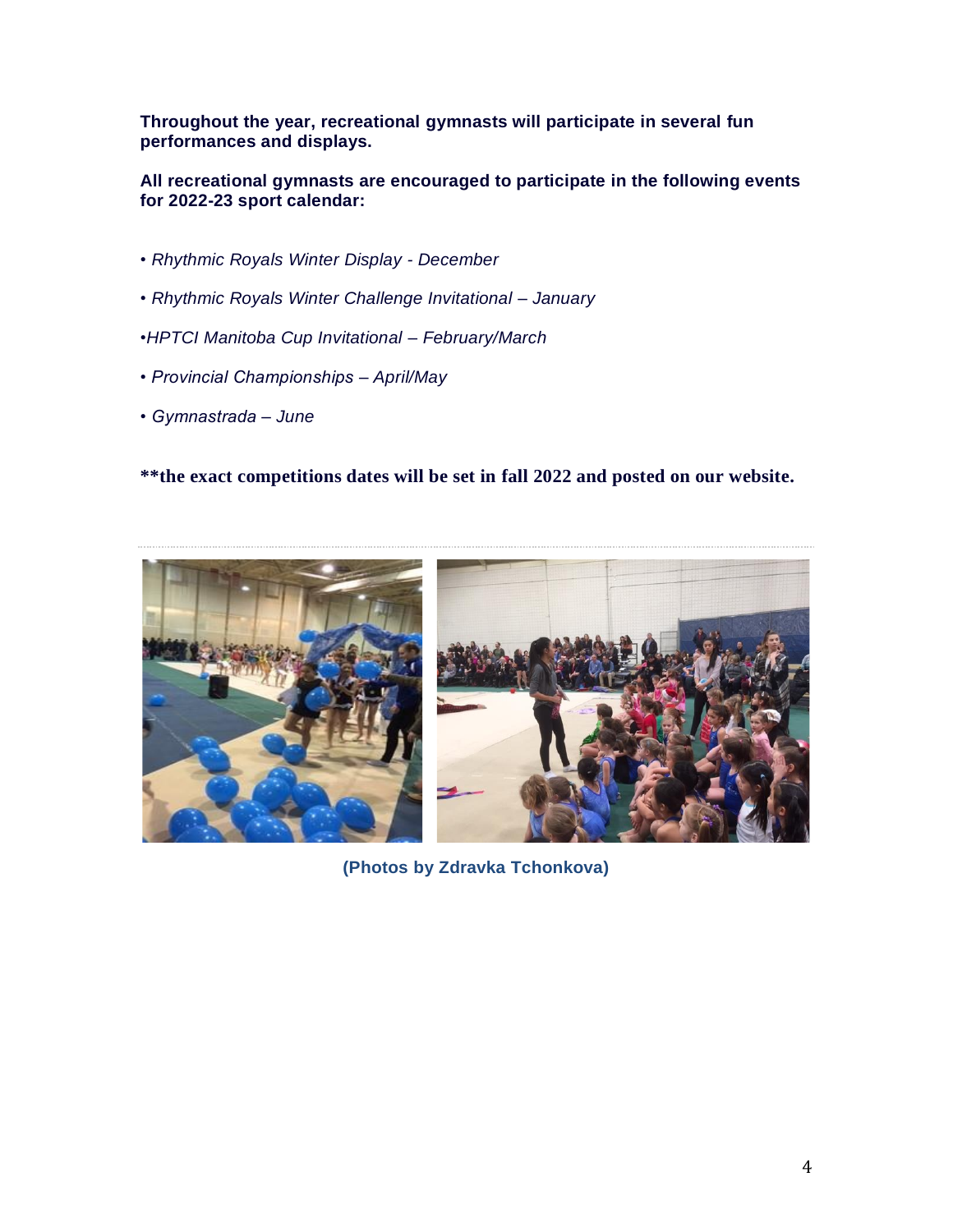### **Rhythmic Royals Training Attire**



(Left Photo by Marny Barnes - Vivid Intuition Photography) (Right Photo by Kristen Brady)

**It is recommended for all Rhythmic Royals athletes to wear gymnastics toeslippers or socks, a gymnastics tank top and black shorts, both preferably be made with stretchy, spandex material.** 

### **Equipment and Apparatus**

*The Rhythmic Royals will provide all the apparatus and equipment*

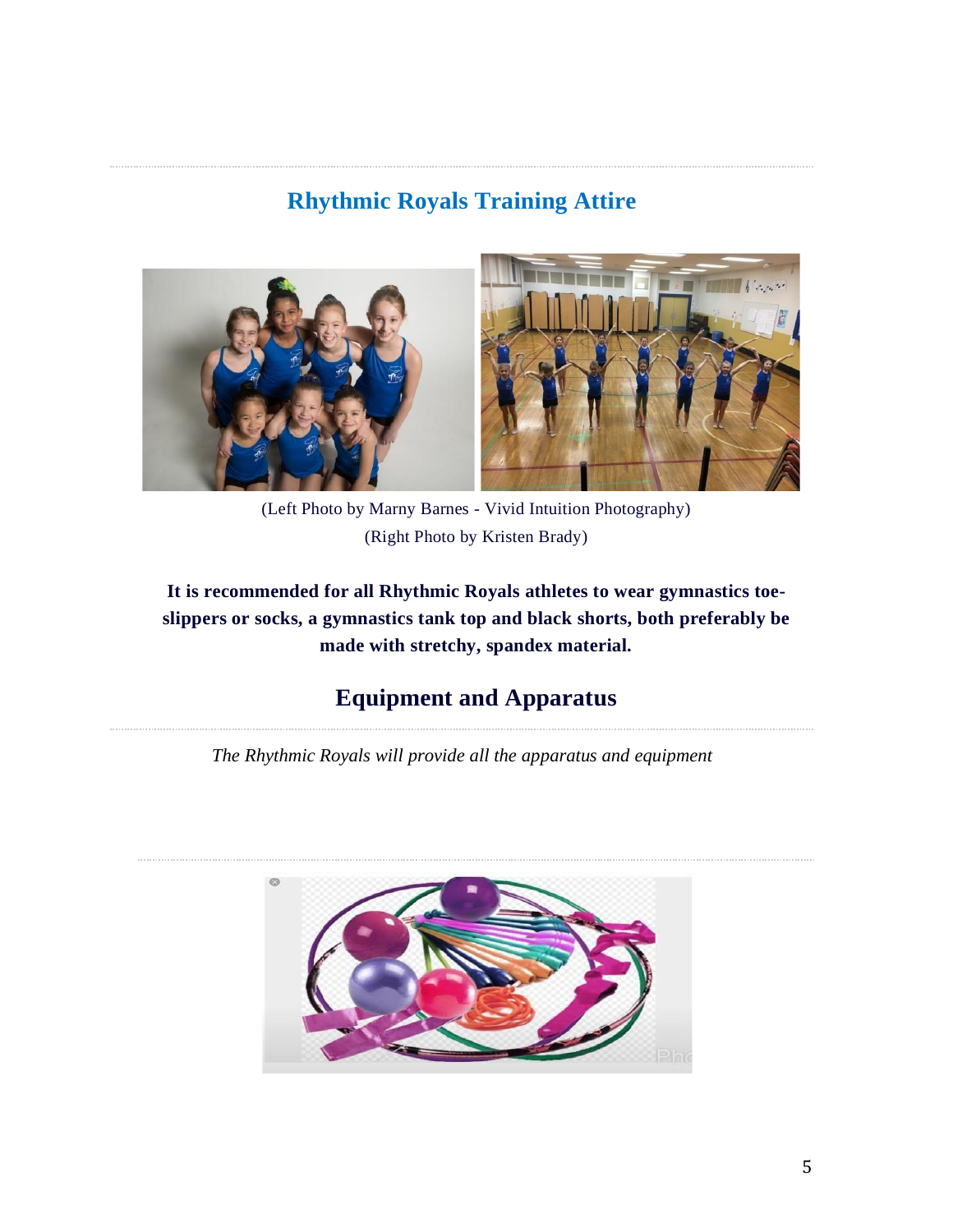### **Insurance**

Each participant in the Rhythmic Royals Gymnastics Club must be registered with Rhythmic Gymnastics Manitoba (Rhythmic Royals will register your daughter(s) with RGM upon receipt of this registration package). Rhythmic Gymnastics Manitoba (RGM) is our Provincial Sport Organization that provides each participant with the insurance coverage necessary for our sport. The fee is as follows:

#### **• \$25.00 fee for 2022-23 year in Recreational Stream Gymnast**

Each gymnast must be registered with RGM to participate in all provincial displays, as well as provincial and national-level competitions. The Rhythmic Royals will register each participant upon receipt of the registration forms and payments. The RGM Membership fees are annual and non-refundable.



(Photo by Yu Su)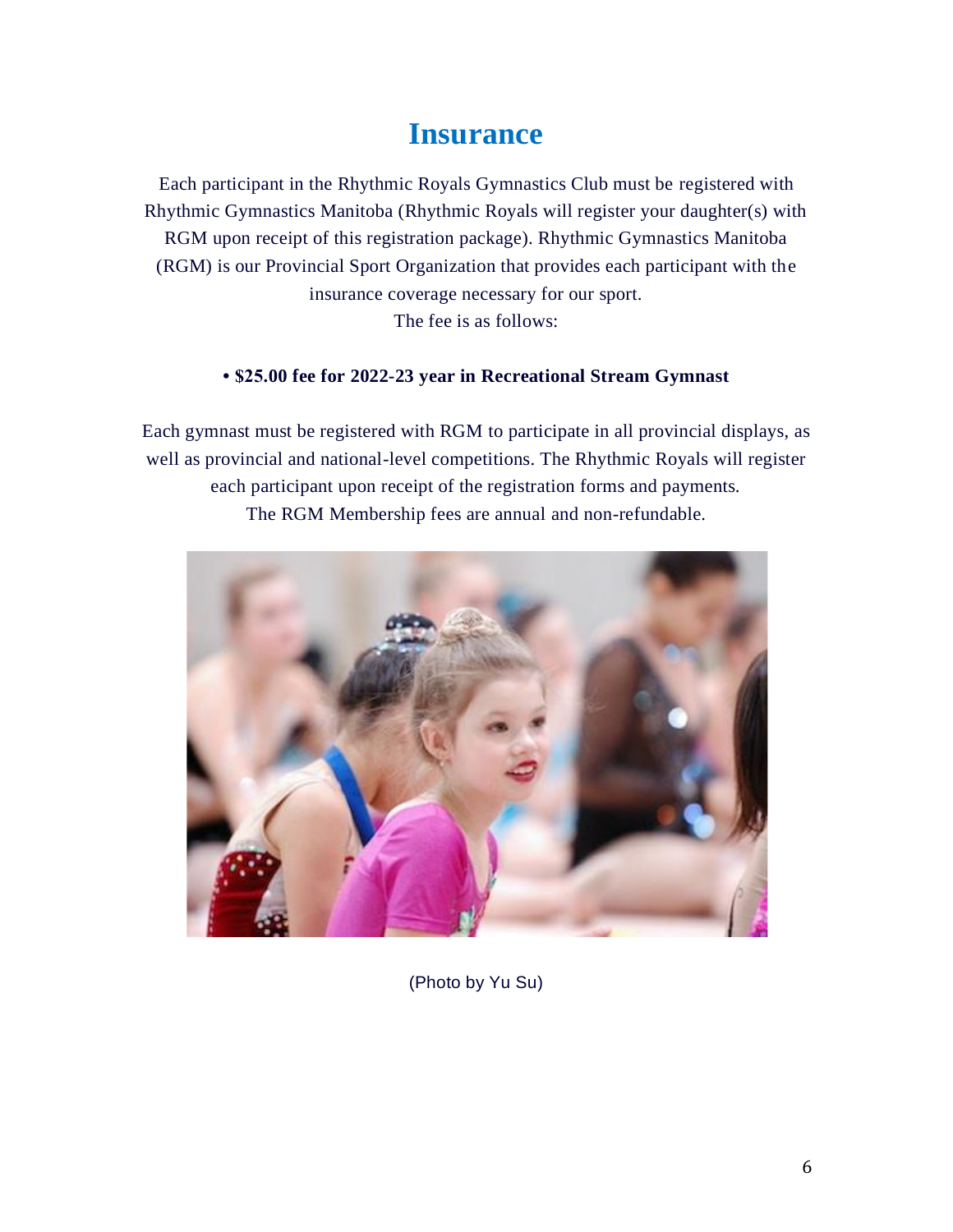# **Class Expectation and Gymnast Conduct**



(Photo by Marny Barnes - Vivid Intuition Photography)

**• Gymnasts are required to wear their tank top and tight shorts or tights with toe slippers or socks to every class. Hair must be worn in a bun or ponytail for practice.** 

**• No food or gum is allowed in the gym during practice. For all practices/displays/competitions, peanuts are not allowed! Water bottles are strongly recommended.**

**• Recreational gymnasts must bring running shoes to each practice that takes place.**

**• Gymnasts are expected to arrive on time for all practices and display performances.**

**• Gymnasts must inform their coach of any planned absence. They are expected to attend every training session. (Exceptions: illness, injury, and/or medical appointment)**

**• All gymnasts are expected to behave respectfully towards their coaches and fellow teammates.**

**• Gymnasts are expected to train with maximum effort during the entire duration of the practice.**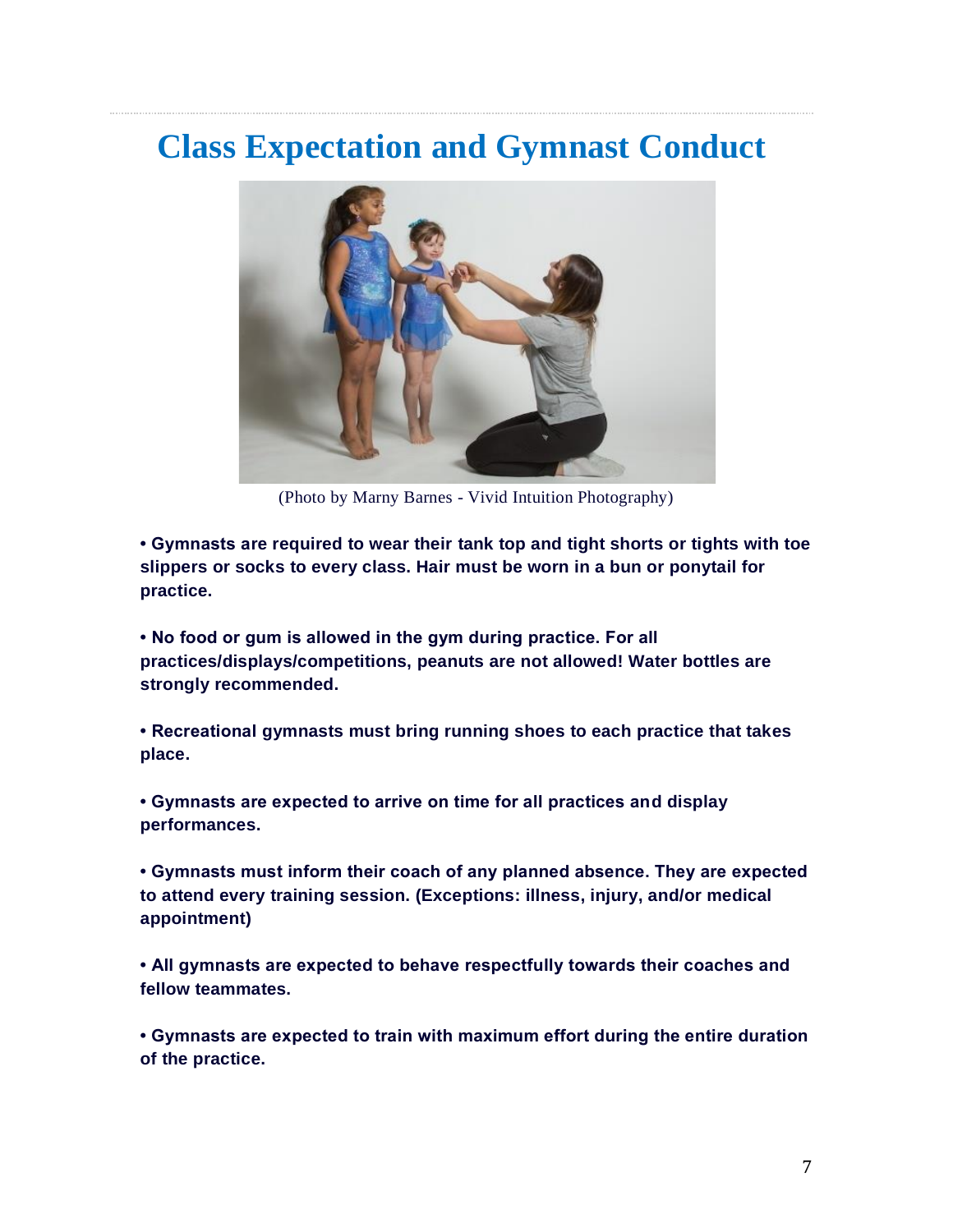# **Sport Parent Code of Conduct**

**The essential elements of character building and ethics in sports are embodied in the concept of sportsmanship and six core principles: trustworthiness, respect, responsibility, fairness, caring and good citizenship.**

**1. I will not force my child to participate in sports.**

**2. I will remember that children participate to have fun and that the game is for youth, not adults.**

**3. I will inform the coach of any physical disability or ailment that may affect the safety of my child and/or the safety of others.**

**4. I will be a positive role model for my child and encourage sportsmanship by showing respect and courtesy, and by demonstrating positive support for all gymnasts, coaches, officials and spectators at every competition, practice, or other sporting event.**

**5. I will teach my child to play by the rules and to resolve conflicts without resorting to hostility or violence.**

**6. I will demand that my child treat other gymnasts, coaches, officials and spectators with respect regardless of race, creed, sex, or ability.**

**7. I will teach my child that doing one's best is more important than winning, so that my child will never feel defeated by the outcome of a competition or her performance.**

**8. I will praise my child for competing fairly and trying hard, and make my child feel like a winner every time.**

**9. I will never ridicule or yell at my child or other participants for making a mistake or losing a competition.**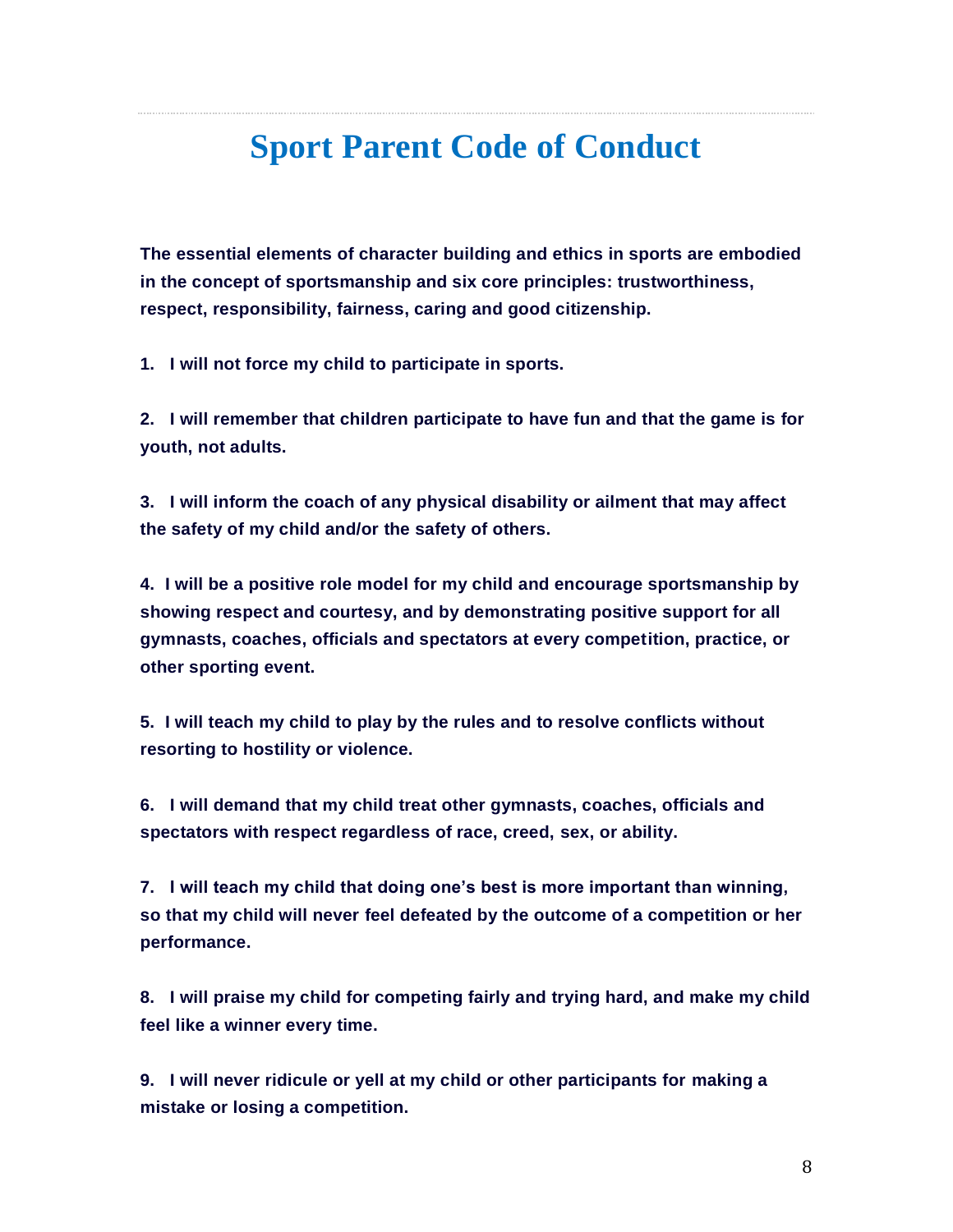**10. I will emphasize skill development and practices and how they benefit my child over winning.**

**11. I will respect the officials and their authority during competitions and will never question, discuss, or confront coaches at the competition, and will take time to speak to coaches at an agreed upon time and place.**

**12. I will refrain from coaching my child or other gymnasts during sporting events and practices, unless I am one of the officials or coaches of the team.**

**\* Parents will be asked to sign the print-off forms to indicate that they have read and understand the Sport Parent Code of Conduct.**



(Photo by Zdravka Tchonkova)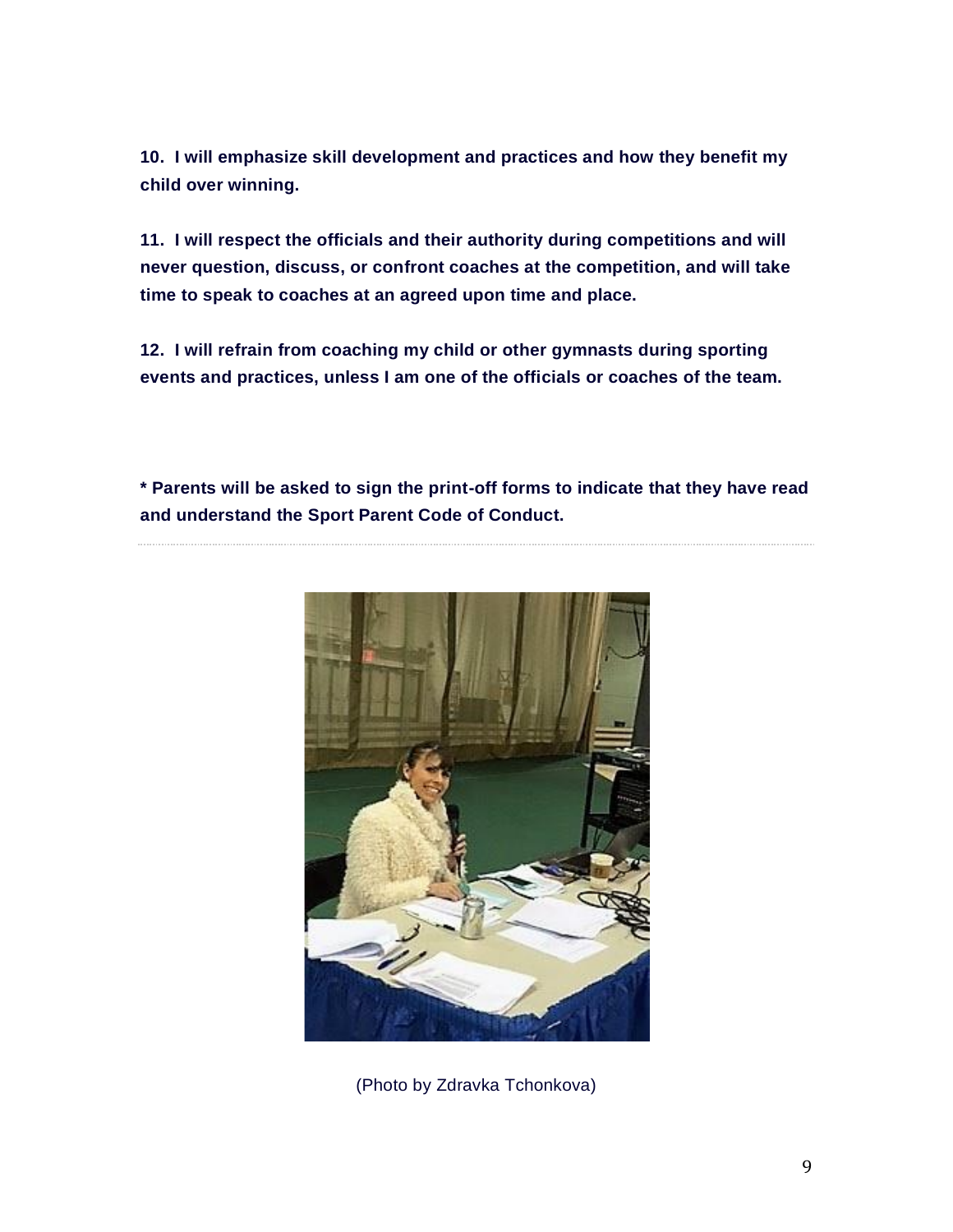# **Fundraising / Volunteering With Rhythmic Royals**

**Parents and gymnasts must be committed and enthusiastic to participate and volunteer at fundraising events that are organized by RGM and the Rhythmic Royals Gymnastics Club. The purpose of these events is to raise funds for the Club and meet our annual fundraising goal.**

**As a Club, we ask that all of our families participate in our annual major fundraiser event:**

• **Rhythmic Royals "Winter Challenge" Invitational – January** 

**If Rhythmic Royals is required to provide volunteers for an event, we ask that all parents volunteer their time.**

**Any other fundraising events will be determined and organized by our Fundraising Coordinator and the profit will go directly to the athlete's account to offset any expenses, which may occur during the year. These types of fundraising events are optional.**



**(Photo by Zdravka Tchonkova)**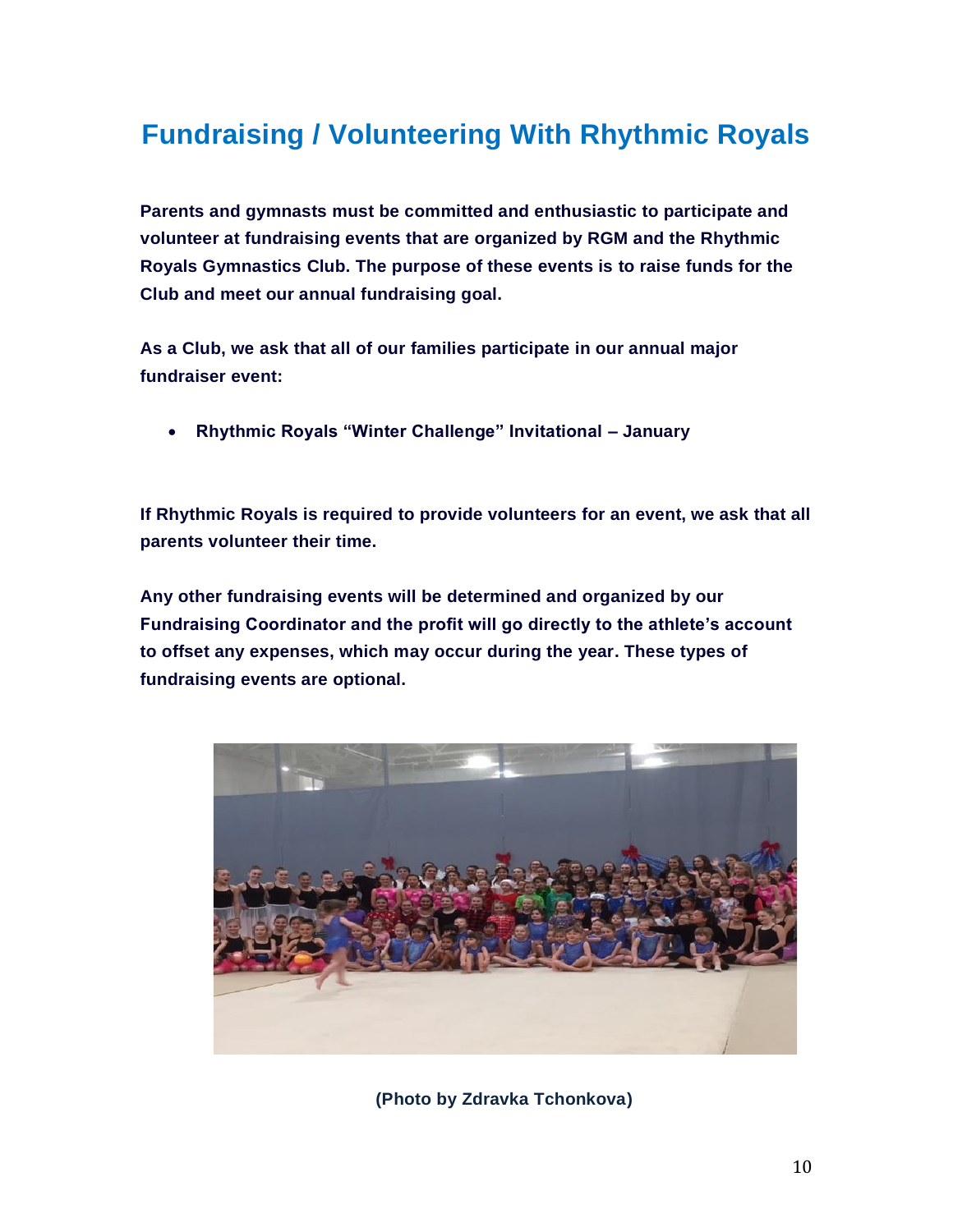### **Recreational classes offered at the following locations:**

**CHANCELLOR SCHOOL – location may change due to school cancelations and other activities Program Length: 8.5 months** (October 2022 - June 15, 2023) **1 hour x 1 training sessions per week Practice place: Chancellor School** – 1520 Chancellor Dr. **Time:** Thursdays from 6:00-7:00pm **Training Fee: \$50.00 per month (June - \$25.00) Registration with RGM membership/insurance fees - one time for the competitive year (in September): \$25.00**



**(Photo by Zdravka Tchonkova)**

### **Schedule Information**

**Monthly schedules and updates will be sent via email and posted on our website.**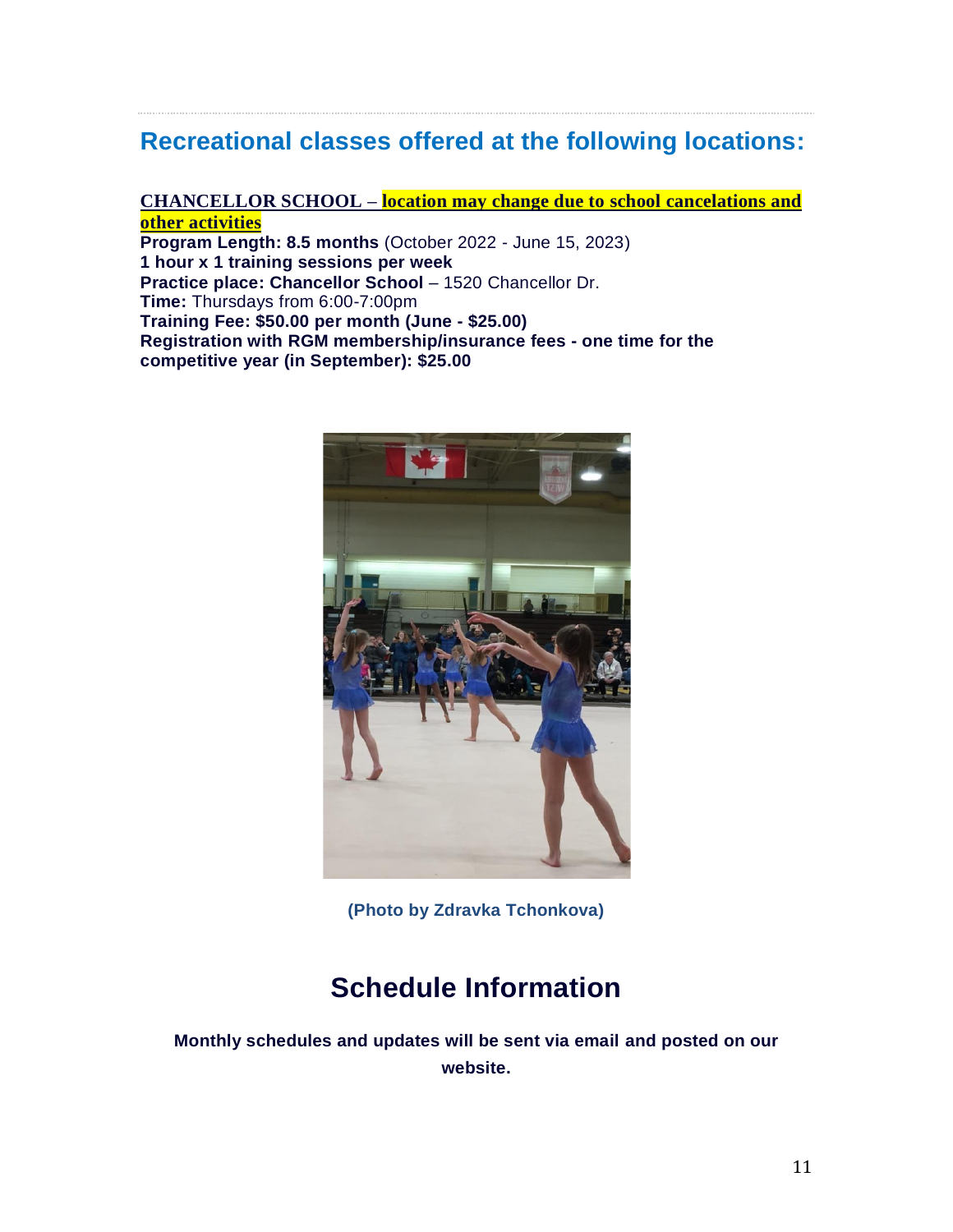### **Cancellations and Make-up Practices**

**Cancellations at our facilities do occur throughout the year, due to school functions and are accounted for in the monthly fees. We do our best to reschedule classes that are cancelled. Cancellations due to public holidays, winter and spring break will not be re-scheduled.**

### **All practices canceled due to COVID-19 will be conducted on Zoom**



**(Photo by Zdravka Tchonkova)**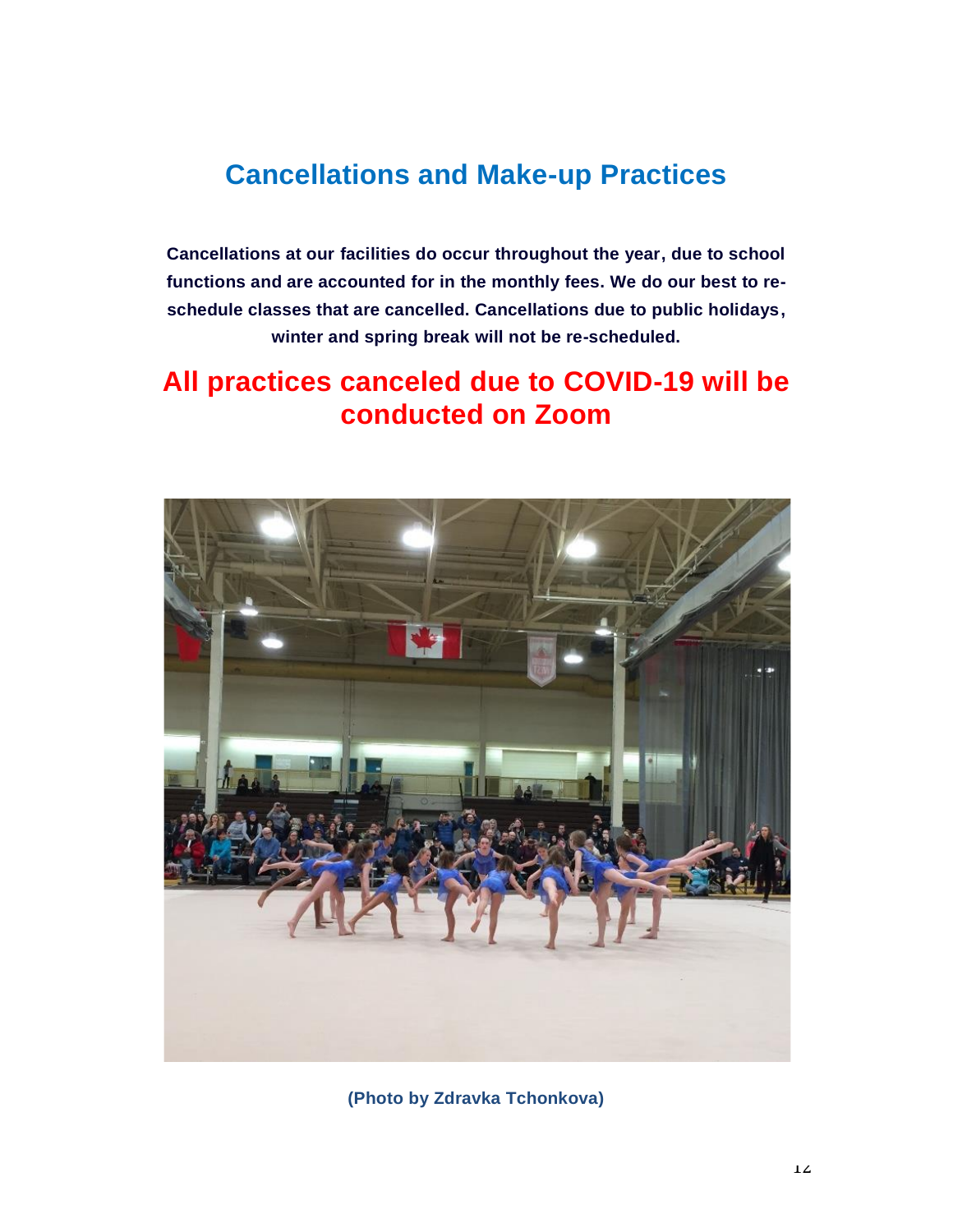### **Payment Options**

**Rhythmic Royals asks for payments to be submitted by cheque for the 2022- 2023 season. Parents have two options for cheque submission:**

#### **Option #1**

**• 1 cheque for the RGM Membership/Insurance Fee (\$25.00) will be deposited on October 1, 2022.** 

**• Monthly training fees for October 2022 – June 15, 2023 (inclusive) will be deducted on the 1st day of each of those months (1 cheque for each month) Please see the example cheque below**

#### **Option #2**

**• 1 cheque for the RGM Membership/Insurance Fee (\$25.00) will be deposited on October 1, 2022.** 

**• Monthly training fees for October 2022 – June 15, 2023 (inclusive - \$425.00) can be included on one cheque only and deducted all at the same time on October 1, 2022. This option could be done by e-transfer. Please see below for more details on how to e-transfer.**

#### **Refunds**

**Refunds/payments cancellations will NOT be granted after the first three months of your child's program start date unless a doctor's certificate is provided. When refunds or payment cancellations are processed, only the fees that have not yet been deposited will be returned or cancelled. The RGM Insurance/Membership fee is non-refundable.**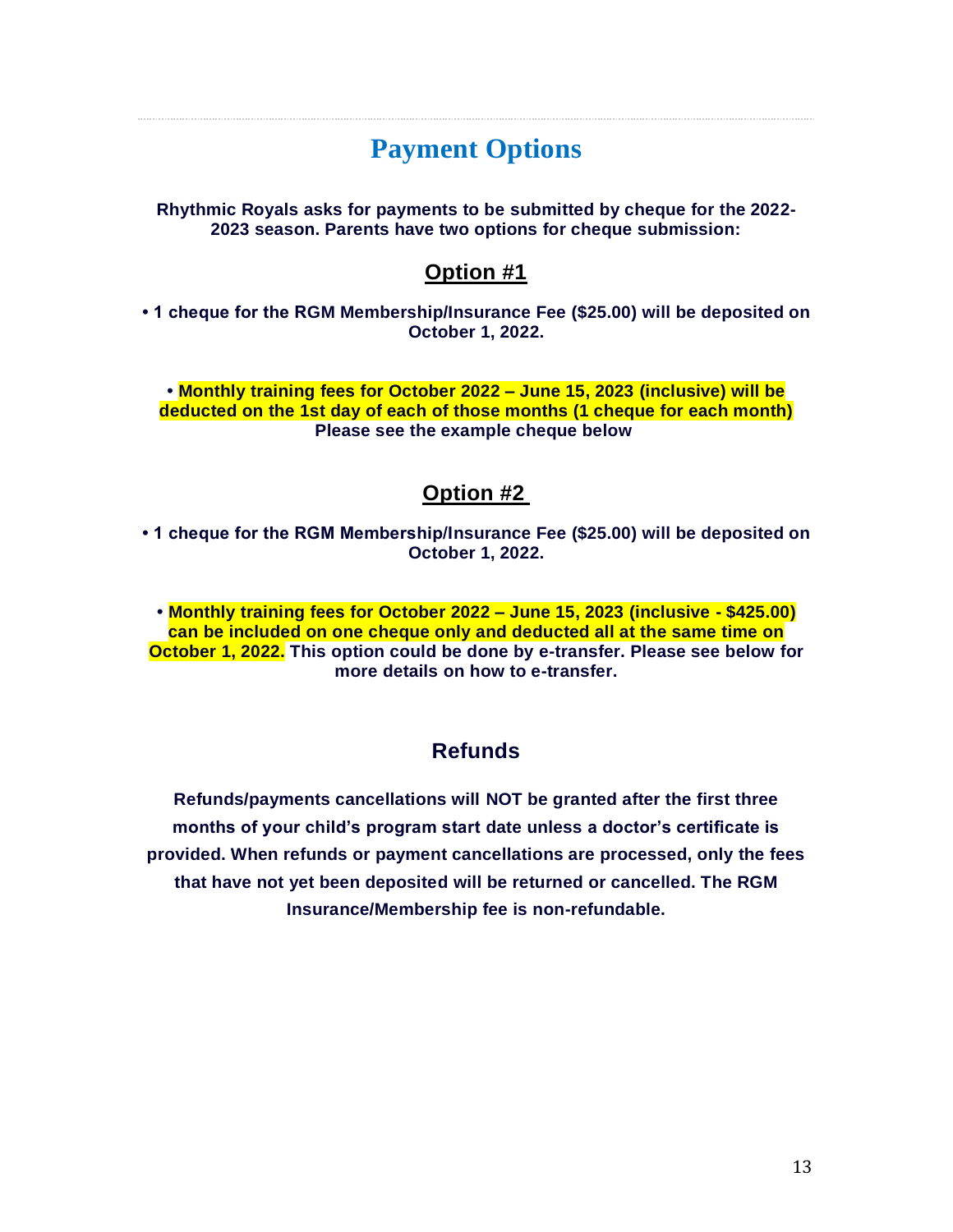# Rhythmic Royals Gymnastics Club 2022-2023 Recreational Program Registration Information

*Appendices & Print-off Forms*

| <b>Parent</b><br><b>Last Name</b> | <b>Parent</b><br><b>First</b><br><b>Name</b> | <b>Athlete</b><br>Last<br><b>Name</b> | <b>Athlete</b><br><b>First</b><br><b>Name</b> | <b>Address</b> | City | <b>Postal</b><br>Code | <b>Phone</b> | Sex F/M | <b>Birthdate</b><br><b>MM/DD/YY</b> | Email |
|-----------------------------------|----------------------------------------------|---------------------------------------|-----------------------------------------------|----------------|------|-----------------------|--------------|---------|-------------------------------------|-------|
|                                   |                                              |                                       |                                               |                |      |                       |              |         |                                     |       |

#### **IMPORTANT:**

#### **Please note the above table is an example.**

An Excel version has been created in separate attachment for faster and correct registration of each athlete.

Please complete the Excel version of this document and **E-MAIL** the information as **Excel attachment** to: [rhythmicroyalsmb@gmail.com](mailto:rhythmicroyalsmb@gmail.com) **before the deadline September 28, 2021.**

A spot will be reserved for your daughter until this time. Please complete, sign, and **mail** the rest of the registration forms and cheques to Madison Frost, Royals recreational coordinator and coach, before the deadline:

> Madison Frost 312 Columbia Drive Winnipeg, Manitoba, R3Y 1H5 Email: [madisonfrost88@gmail.com](mailto:madisonfrost88@gmail.com)

### **Note: Late registrations will be accepted.**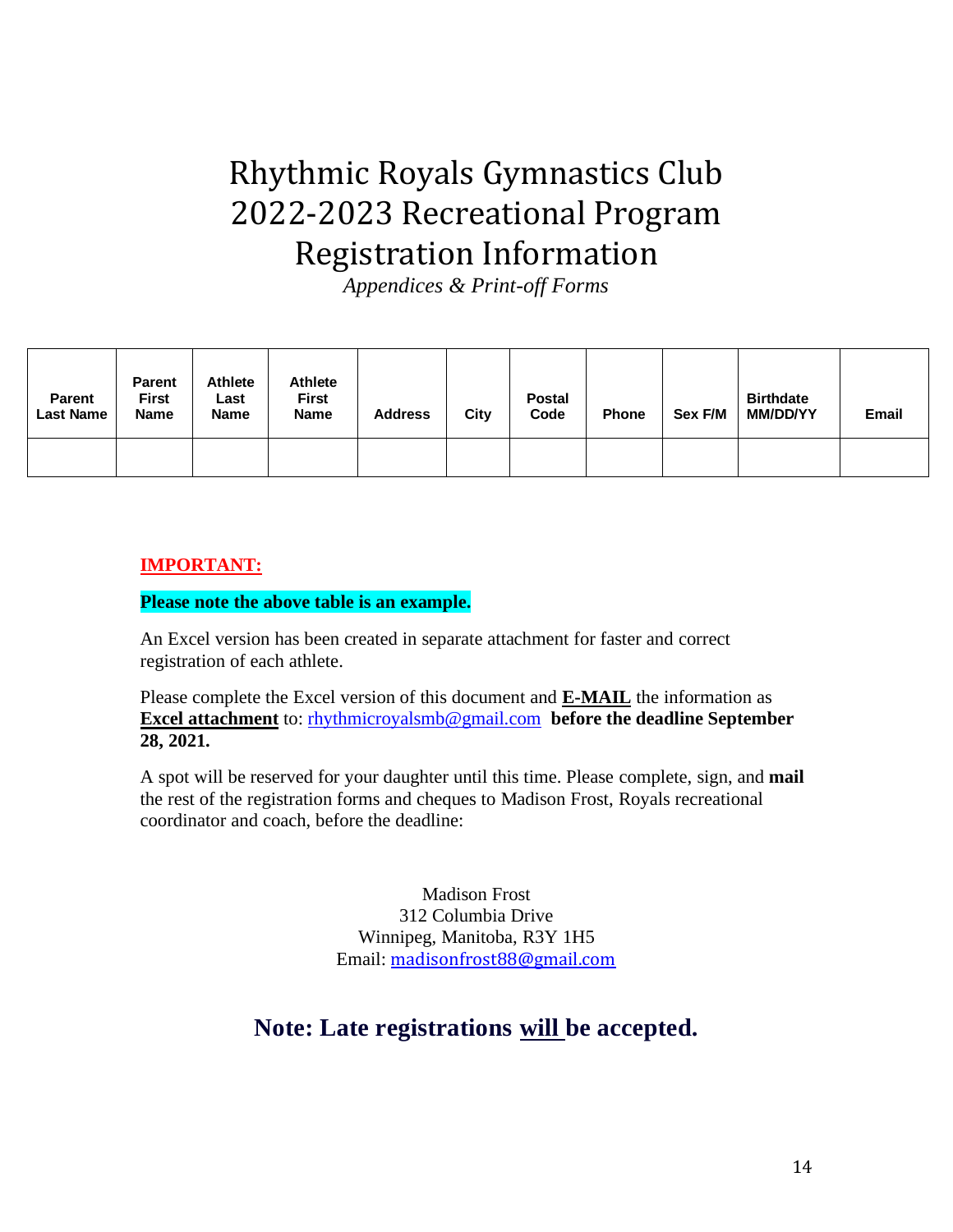## *\*Please do not print off this form*

# Print-off Forms (pages 15-19 inclusive)

# **APPENDIX A: Sport Parent Code of Conduct**

\_\_\_\_\_\_\_\_\_\_\_\_\_\_\_\_\_\_\_\_\_\_\_\_\_\_\_ \_\_\_\_\_\_\_\_\_\_\_\_\_\_\_\_\_\_\_\_\_\_\_\_\_\_\_\_\_\_\_\_\_\_\_\_

By registering my child (or children) with The Rhythmic Royals Gymnastic Club, I agree to the policy outlined on **page 8 & 9** of the *Rhythmic Royals 2022/2023 Recreational Program Registration Guide*.

\_\_\_\_\_\_\_\_\_\_\_\_\_\_\_\_\_\_\_\_\_\_\_\_\_\_\_

Parent/Guardian Signature Name of Parent/Guardian (Please Print)

Date

# **APPENDIX C: Payment Policy and Refund Policy**

\_\_\_\_\_\_\_\_\_\_\_\_\_\_\_\_\_\_\_\_\_\_\_\_\_\_\_ \_\_\_\_\_\_\_\_\_\_\_\_\_\_\_\_\_\_\_\_\_\_\_\_\_\_\_\_\_\_\_\_\_\_\_\_

By registering my child (or children) with The Rhythmic Royals Gymnastic Club, I agree to the policies outlined on **page 13** of the *Rhythmic Royals 2022/2023 Recreational Program Registration Guide*.

\_\_\_\_\_\_\_\_\_\_\_\_\_\_\_\_\_\_\_\_\_\_\_\_\_\_\_

Parent/Guardian Signature Name of Parent/Guardian (Please Print)

Date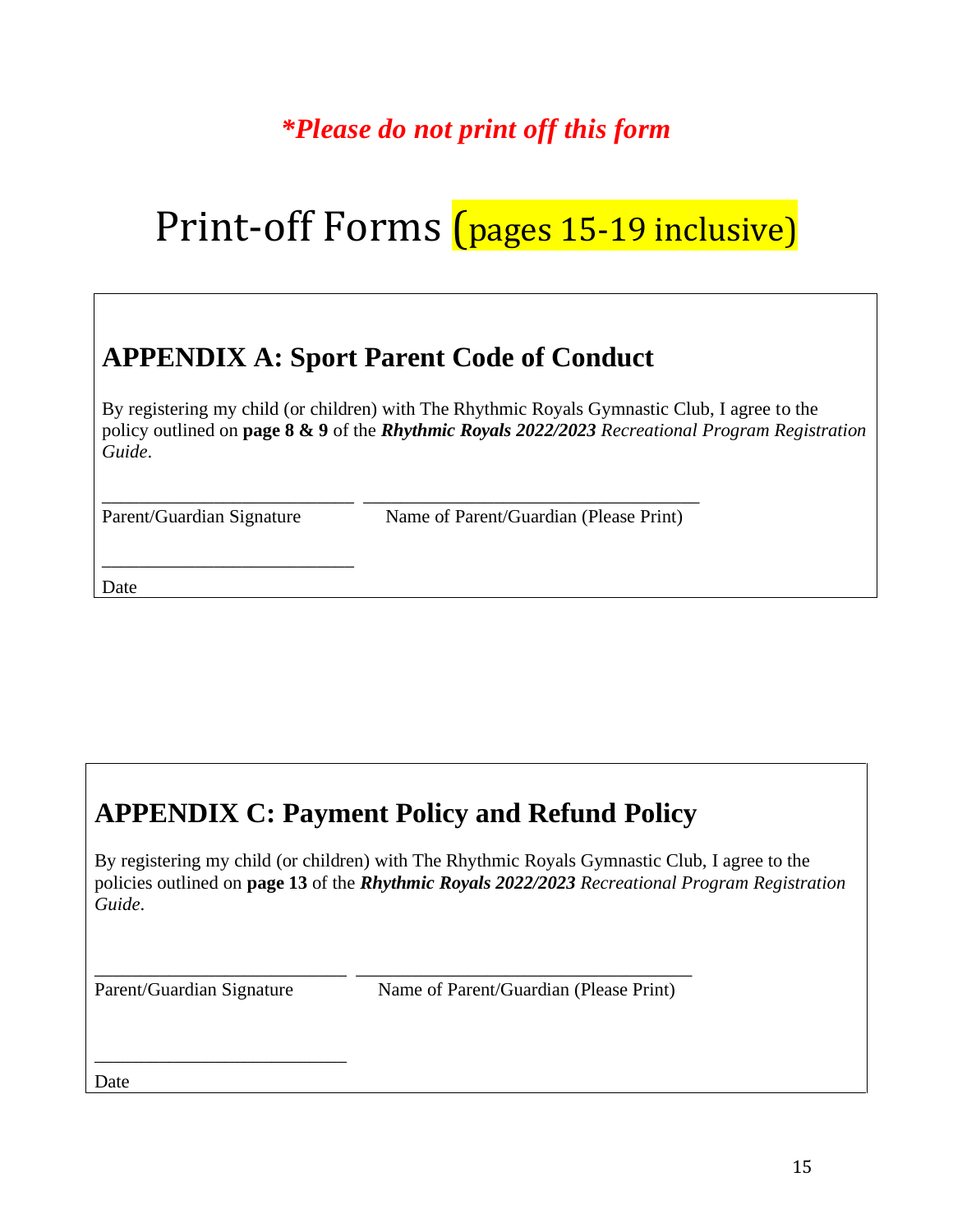### **NOTIFICATION AND ASSUMPTION OF RISK, CONSENT TO FIRST AID TREATMENT, AND RELEASE OF LIABILITY AND WAIVER OF CLAIMS**

| <b>PARTICIPANT'S FIRST NAME:</b>                                                     | <b>PARTICIPANT'S LAST NAME:</b> | <b>PARTICIPANT'S DATE of  </b><br><b>BIRTH:</b> | <b>GENDER:</b>   |  |  |  |
|--------------------------------------------------------------------------------------|---------------------------------|-------------------------------------------------|------------------|--|--|--|
| <b>ADDRESS:</b>                                                                      |                                 | CITY:                                           | <b>PROVINCE:</b> |  |  |  |
| <b>POSTAL CODE:</b>                                                                  | <b>PARENT/GUARDIAN NAME:</b>    | <b>TELEPHONE:</b>                               |                  |  |  |  |
| <b>EMERGENCY CONTACT:</b>                                                            |                                 | <b>EMERGENCY CONTACT TELEPHONE:</b>             |                  |  |  |  |
| PLEASE CIRCLE ONE OF THE PROGRAM TYPES BELOW:                                        |                                 |                                                 |                  |  |  |  |
| (GFA) (DEVELOPMENTAL) (INTERCLUB) (PROVINCIAL) (NATIONAL) (DROP-IN) (NCCP) (JUDGING) |                                 |                                                 |                  |  |  |  |

**Club Name: Rhythmic Royals Gymnastics Club (**the**"Gymnastics Club"**).

**[Club to enter full legal name and trade name]**

#### **Gymnastics Club's Programs are defined and include all multiple gymnastics related activities, including but not limited to, the following:**

- Recreational / Gymnastics For All;
- Rhythmic Gymnastics;
- Aesthetic Group Gymnastics;
- General Fitness Training;
- Drop-in Sessions; and
- Similar activities.

#### **(Hereinafter collectively referred to as the "ACTIVITIES").**

#### **DESCRIPTION OF RISKS:**

I am aware that the **ACTIVITIES** involve inherent risks, dangers and hazards, both known and unknown, that are associated with unique movement patterns and skills, which may, in some circumstances be executed on specialized apparatus. I understand that similar risks are also inherent in using equipment associated with the ACTIVITIES, and any other devices, apparatus or attractions present at the facility. I understand the risk of negligence on the part of the Gymnastics Club and its employees, volunteers and representatives, including the failure on the part of same to take reasonable steps to safeguard or protect the participants from the risks, dangers and hazards, both known and unknown, of participating in the ACTIVITIES. **I acknowledge that personal harm or injury may be sustained during my/my child's involvement in the ACTIVITIES, including, but not limited to, broken bones, head / neck injuries, concussion, dislocations, tendon and ligament damage (including sprains), damage to teeth and dental work, spinal injuries (that could result in various degrees of paralysis),anddeath.I acknowledge and assume the potential risks and consent to my/my child's participation in theACTIVITIES.**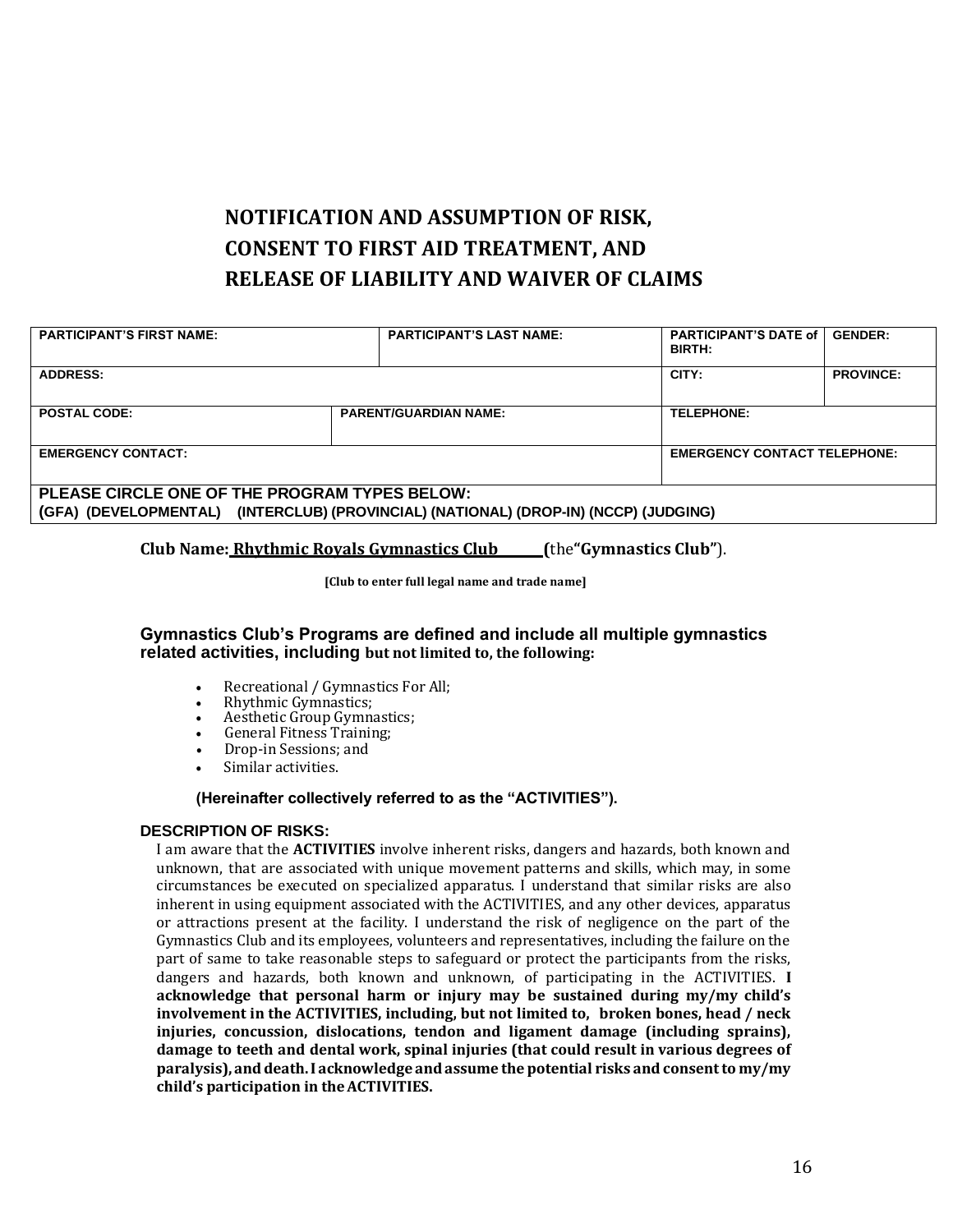#### **CONSENT TO PARTICIPATION:**

- I/my child have/has been informed that I/he/she is to abide by the rules and regulations including directions and instructions from the administrators, instructors, coaches, and supervisors as imposed on me/my child while participating in the **ACTIVITIES**
- In the event that I/my child fails to abide by the rules and regulations imposed on me/my child while participating in the ACTIVITIES, disciplinary action may either require that I/he/she not participate in the ACTIVITIES, or that I will leave/be contacted to have my child picked up or transported home at my own expense.
- I acknowledge that I/my child am/is in good health, and in proper physical condition to participate in the ACTIVITIES, and I acknowledge it is my responsibility to notify the staff of any physical or mental concerns for me/my child which may affect my/my child's participation in the ACTIVITIES.
- I acknowledge that the ACTIVITIES may require an instructor, coach, employee or supervisor to perform some manual spotting which involves direct physical contact with me/my child and designed to assist the participant in the safe performance of the program skills, and I consent to same.

Date:

#### **RELEASE OF LIABILITY AND WAIVER OF CLAIMS:**

I confirm that I have read the above description of risks and understand the risks involved in participating in the Gymnastics Club's program and **ACTIVITIES.** I confirm that I voluntarily and freely accept all such risks and choose to participate/allow my child to participate in the Gymnastics Club's program and ACTIVITIES. I accept full responsibility for my own/my child's actions.

In consideration of being allowed to participate in the Gymnastics Club's program and ACTIVITIES, I hereby agree as follows:

To waive any and all claims that I have or may have in the future against, and to release and discharge from any and all liability, the Gymnastics Club, it's directors, officers, employees, consultants, agents, contractors, volunteers, and representatives, and their respective successors and assigns, or any of them in connection with or participation in the Gymnastics Club's program and ACTIVITIES (collectively, the "Releasees"), for any and all of the following:

- Personal injury:
- Death;
- Property damage; and/or
- Any other loss, damage or expense,

arising from any cause whatsoever, including negligence (including, but not limited to, negligence caused by my own actions or inactions, those of others participating in the ACTIVITIES, the conditions in which the ACTIVITIES take place, or negligence of the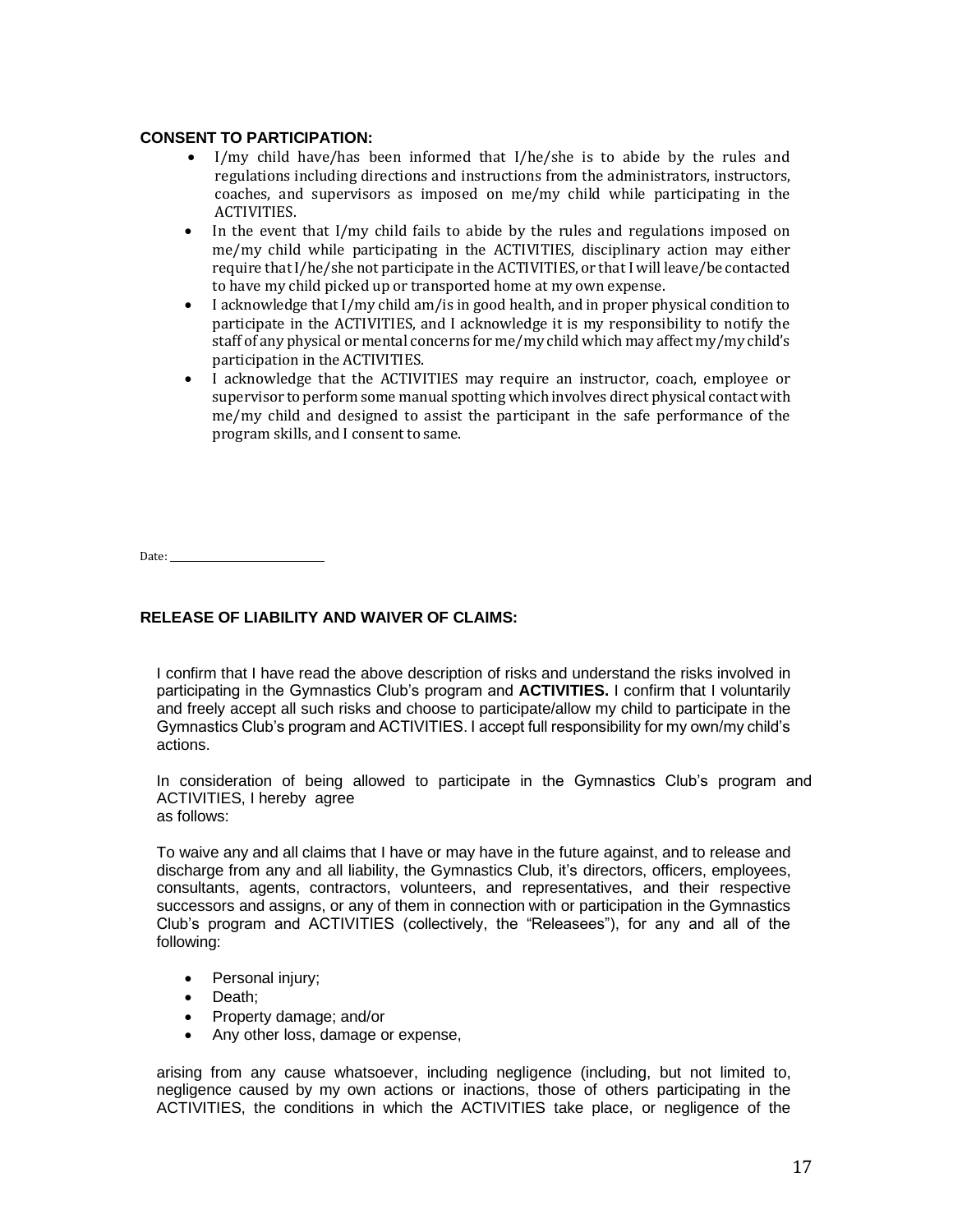Releasees), breach of contract, or breach of any statutory duty or other duty of care, on the part of the Releasees, and further including the failure on the part of the Releasees to take reasonable steps to safeguard or protect me from the risks, dangers and hazards of participating in the Gymnastics Club's program and ACTIVITIES. I further agree to indemnify, save, and hold harmless each of the Releasees from any loss, liability, damage or cost which any may incur as a result of a claim, brought by myself or anyone on by behalf, against any of the Releasees.

#### **AUTHORIZATION OF FIRST AID IN CASE OF EMERGENCY AND INDEMNIFICATION OF COSTS:**

I hereby authorize basic first aid to be delivered to me/my child by the Gymnastics Club's staff or other authorities. By administering first aid when required or requested, the Gymnastics Club in no way warrants or assumes any liability in relation to the administration of such basic first aid.

I further understand and agree that, in the case of an emergency, the Gymnastics Club assumes no responsibility or obligation relative to any cost or expense related to carrying out an emergency procedure and/or emergency transportation for me/my child and I agree to pay for such costs and expenses and shall indemnify and reimburse the Gymnastics Club for any such costs or expenses that it incurs.

I confirm and agree that this Notification and Assumption of Risk, Consent to First Aid Treatment, and Release of Liability and Waiver of Claims shall be governed by the laws of the Province of Manitoba. I confirm and agree that if any portion of this Notification and Assumption of Risk, Consent to First Aid Treatment, and Release of Liability and Waiver of Claims is found to be void and unenforceable, the balance, notwithstanding, shall continue in full force and effect.

**I CONFIRM THAT I HAVE READ AND UNDERSTAND THIS LEGAL AGREEMENT, I AGREE TO BE BOUND BY ITS TERMS, AND I AM AWARE THAT BY SIGNING THIS AGREEMENT I AM WAIVING CERTAIN LEGAL RIGHTS AGAINST THIS GYMNASTICS CLUB INCLUDING THE RIGHT TO SUE OR CLAIM COMPENSATION FOLLOWING AN ACCIDENT.**

Signed this \_\_\_\_\_\_\_\_\_\_day of \_\_\_\_\_\_\_\_\_\_, 20 \_\_\_\_\_\_\_\_\_\_\_\_\_\_\_\_at\_\_\_\_\_\_\_\_\_\_\_\_\_\_\_\_\_\_\_\_\_\_

Signature of Participant (if over 18 years of age) Signature of Witness

Signature of Parent of Guardian (as named above) Signature of Witness

Date: <u>\_\_\_\_\_\_\_\_\_\_\_\_\_\_\_\_</u>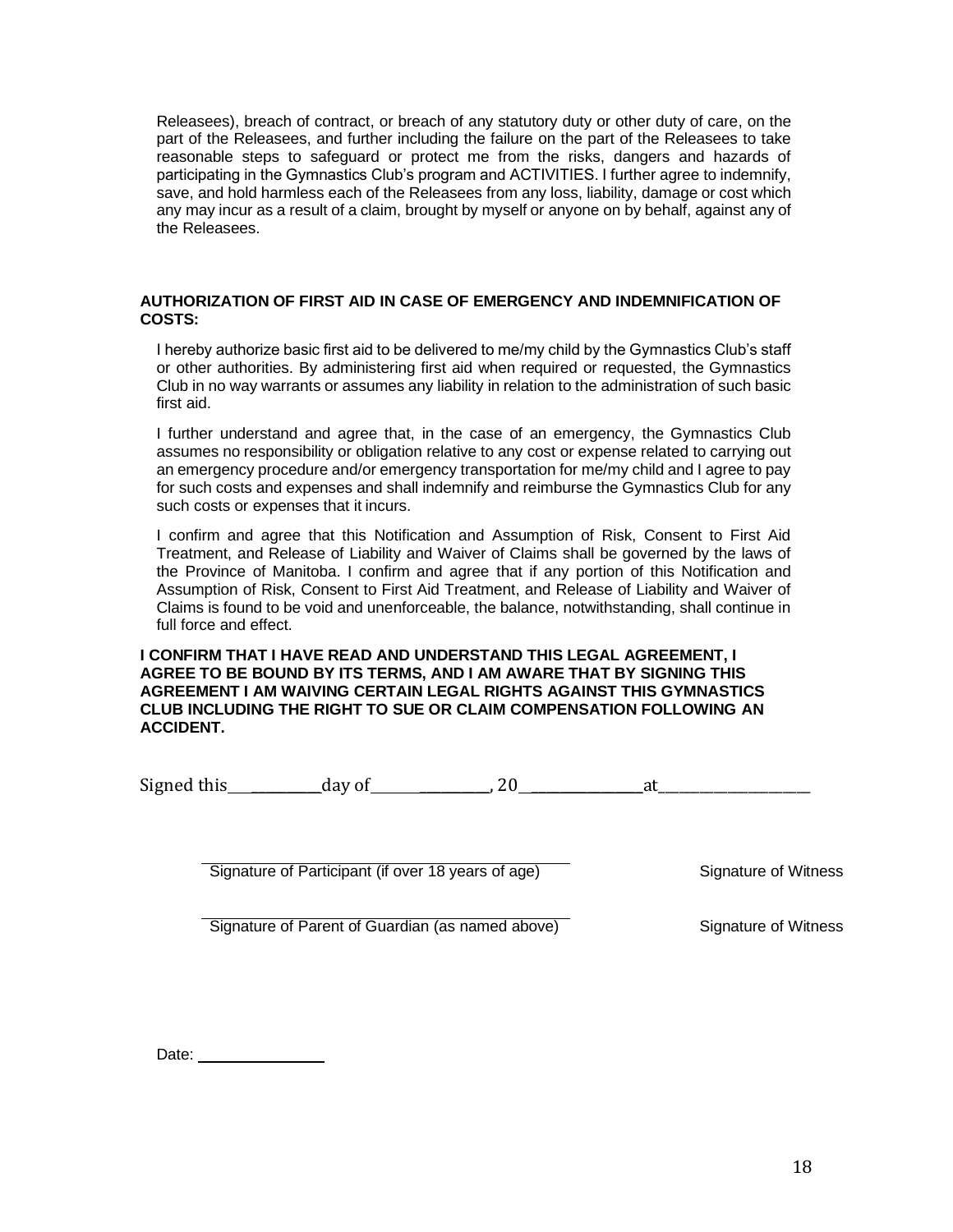#### **COVID-19 DECLARATION:**

I hereby declare that I, or anyone in my household, has not experienced any cold or flu-like symptoms in the last 14 days (including fever, cough, sore throat, respiratory illness, difficulty breathing). If I, or anyone in my household, experiences any cold or flu-like symptoms after submitting this declaration, I will then not attend any activity, program or service for a minimum period of 14 days after the cold or flu-like symptoms have completely gone away. This agreement will remain in effect until Rhythmic Gymnastics Manitoba, at the direction of the Province of Manitoba and provincial health officials, declares the requirements in this declaration are no longer in effect.

**Health Status Declaration \_\_\_\_\_\_\_ (Initial)** 

I hereby declare that I or any member of my household have not travelled to or had a lay-over in any country outside Canada or Province outside of Manitoba in the past 14 days. If I or anyone in my household travels outside of Manitoba after submitting this declaration, I will then not attend any activity, program or service for a minimum period of 14 days after the date of return. This agreement will remain in effect until Rhythmic Gymnastics Manitoba, at the direction of the Province of Manitoba and provincial health officials, declare the requirements in this declaration are no longer in effect.

| <b>Travel declaration</b> | $\overline{\phantom{a}}$ (Initial) |
|---------------------------|------------------------------------|
|---------------------------|------------------------------------|

I have read and understand the below "RHYTMIC GYMNASTICS OUTDOOR GROUP TRAINING RULES AND PROTOCOLS DECLARATION" and accept and waive any right to participating should I not comply with these policies.

Rhythmic Gymnastics Outdoor Group Training Rules and Protocols

All participants will bring their own equipment (if applicable), and participants are not allowed to enter into any indoor premises of the training location to change, shower, and obtain food or beverages. Participants will be instructed to and are required to maintain a two-metre distance from others attending the training session.

**Outdoor Group Training Rules\_\_\_\_\_\_\_ (Initial)**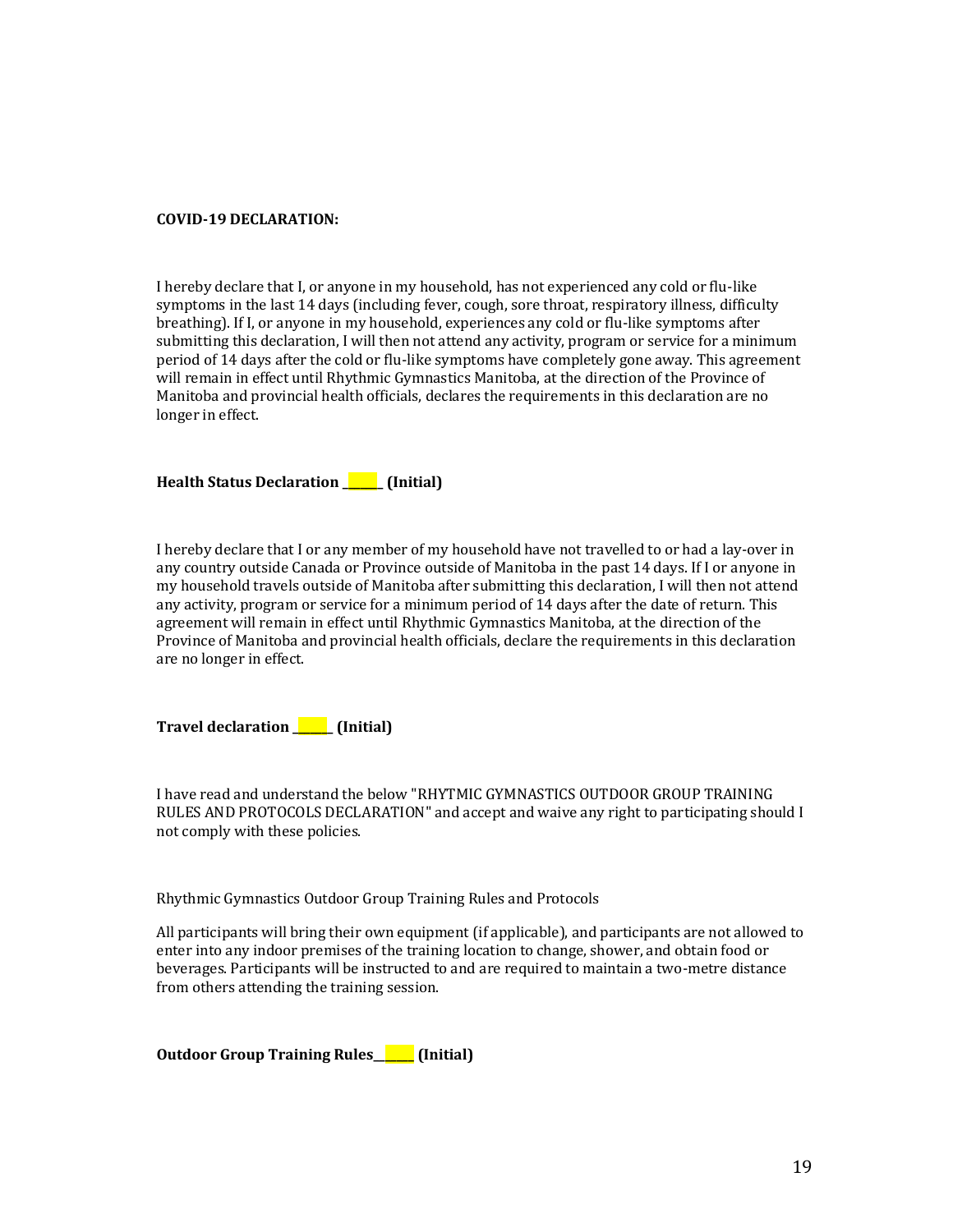# Registration Checklist:

- 1. \_\_ Rhythmic Royals Appendices and Print-offs (**pages 15-19 inclusive**) are printed, dated, signed and initialed on the designated places for each page **(total of 5 pages)**
- 2. \_\_ Rhythmic Royals Registration Information (**Page 14 in Excel format)** is filled up electronically and **e-mailed as Excel document** to: [rhythmicroyalsmb@gmail.com](mailto:rhythmicroyalsmb@gmail.com)
- 3. \_\_ A cheque for the RGM Insurance/Membership fees for a total of **\$25.00 payable to "***Rhythmic Royals***"** is included with these forms. This cheque is post-dated for **October 1, 2022.**
- 4. \_\_ **9 cheques** with the amount of your monthly class fees (see below) payable to "*Rhythmic Royals*" are included with these forms. These cheques are post-dated for the **first of each month (October 2022– June 15, 2023, inclusive).** The alternate option is to submit 8.5 months' worth of fees onto **1 cheque** post-dated for **October 1, 2022**. Please make sure cheques are correctly filled out and **SIGNED. Please see below the example complete cheque.**

Fees are as follow:

\$50.00 per month – 8 cheques (October - May inclusive) +  $$25.00 - 1$  cheque for (June) \$25.00 **one time** RGM Insurance/Membership dated for October 1, 2022

#### **ATTENTION:**

**Athletes will be enroll in the program only upon receiving ALL of the above 4 items, payments (all 9 post-dated monthly cheques) and ALL print off forms including (page 15-19) RELEASE OF LIABILITY AND WAIVER OF CLAIMS related to COVID-19**